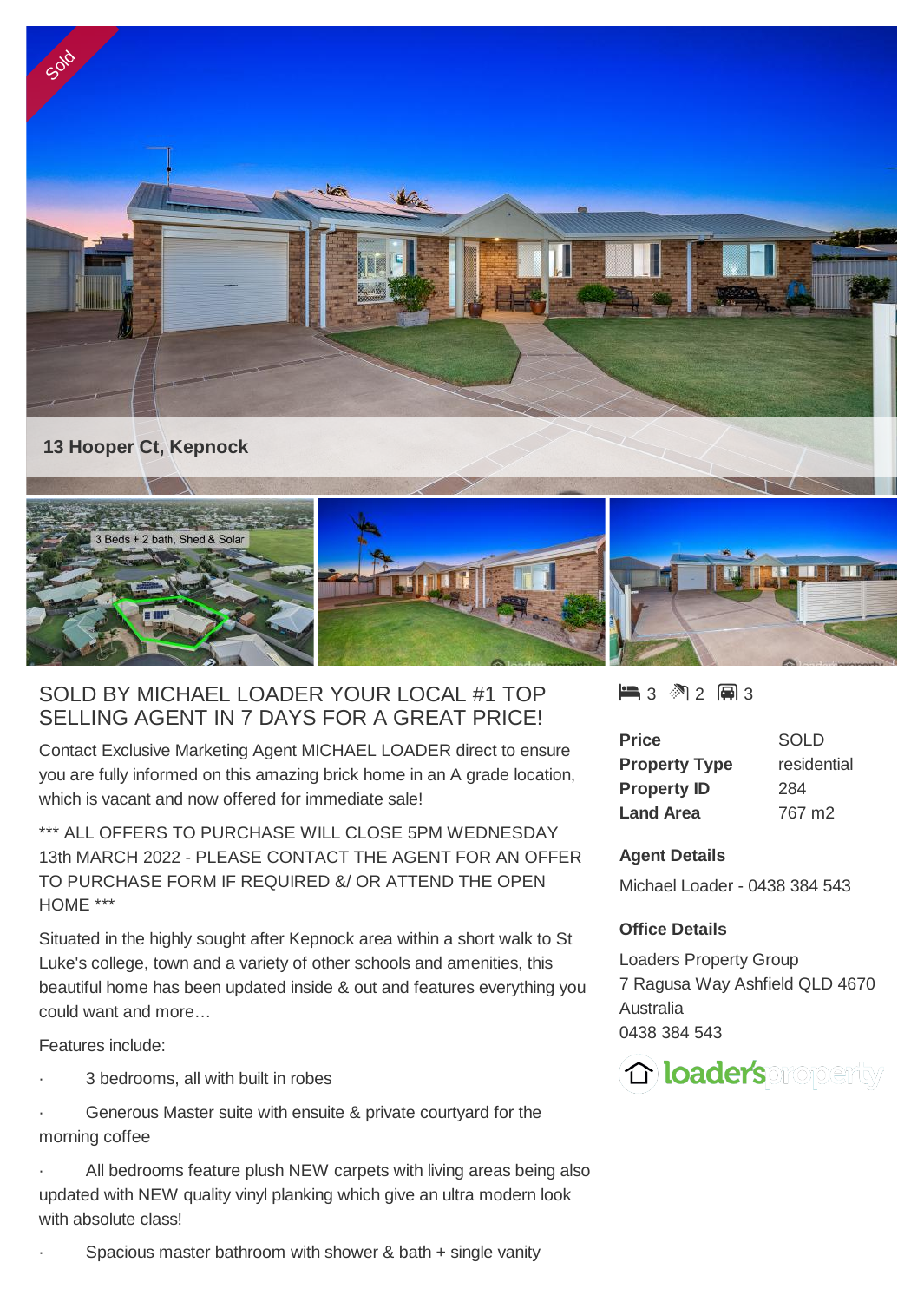Functional internal layout which includes large formal lounge + formal dining area + large outdoor area

Spacious centrally located kitchen with NEW high end quality appliances, includes pantry & plenty of bench space. Great outlook for the budding chef over the landscaped allotment, watch the kids play with ease

· Great sized outdoor alfresco area off the kitchen/dinning space providing a great spot to entertain, very private area overlooking the landscaped surrounds & lovely gardens. This space is finished off with lovely pull-down all-weather blinds & plenty of room to move

The home features a list of recent upgrades including NEW paint, NEW floor coverings/ NEW Ducted Air-conditioning throughout, NEW front aluminum fence & fully Electric gate, NEW security system, NEW insulation in the roof, NEW LED lighting, NEW concrete driveway with non slip stenciling, security screens, mower strips, the list goes on and on!

Single lock up garage attached to the home + additional LARGE 6x6m colour bond shed with its own drive way access

FULL Quality 6.6kw SOLAR SYSTEM (still under warranty) in place, no more \$\$\$ power bills

The shed is fully powered and lit and there is plenty of side access for the boat/van

Substantial manicured 767m2 allotment, fully landscaped & fenced in one of Bundaberg's most sought after locations. The yard is very low maintenance for the busy family or grey nomad with travel on their mind.

Great street appeal with quality powder coated aluminum front privacy fence with automatic gate, very safe & secure

Updated inside & out to the highest standard, no work needed, just unpack and enjoy this great property in a trendy location. Ideal first home, a great spot to raise the family

Tightly held and very quiet location, located amongst quality homes, just a short walk to parks, schooling and town. Walk to Aldi (1.4km), shops and just a short direct 8-minute drive to the coast.

Located in quiet cul-de-sac with no passing traffic, very private and secure with the house designed to capture the prevailing breezes

Built by a quality local builder, absolute immaculate order, a true credit to the current owners!

**GREY NOMADS, BUSY PROFESSIONALS OR FIRST HOME** BUYERS WANTING A GREAT VALUE PROPERTY, THIS ONE IS FOR YOU!

SELLING NOW.... WAY TOO MANY FEATURES TO NAME, IT'S BEST YOU COME SEE FOR YOURSELF! (be quick the last 6 I have had in the area have lasted only days)

GENUINE REASON for sale with current owners moving south to be closer to family in retirement

IF YOU HAVE BEEN SEARCHING FOR AN IMMACULATELY KEPT HOME IN A TOP LOCATION WHICH TICKS ALL THE BOXES WITH A